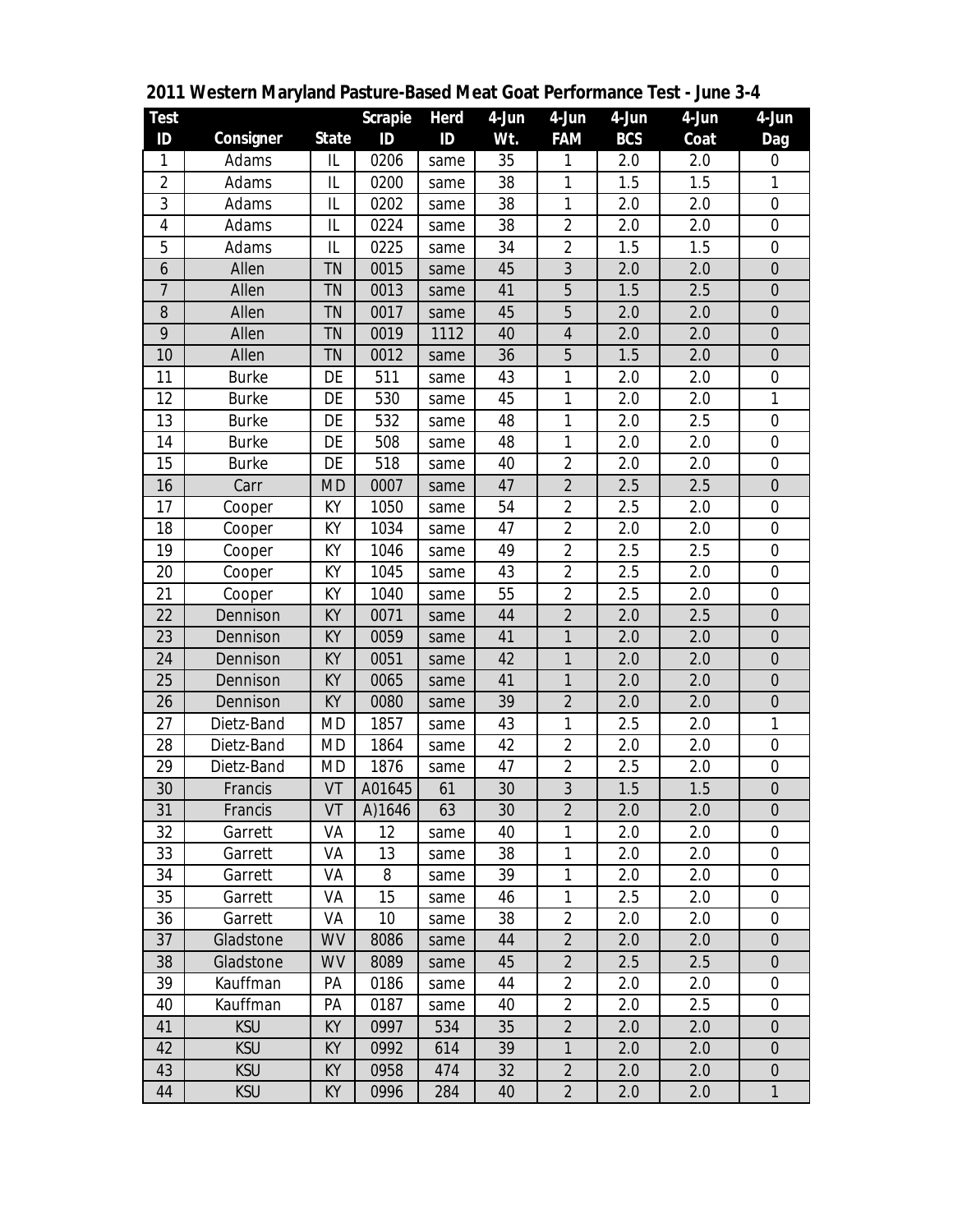| Test            |                 |           | Scrapie | Herd    | 4-Jun | 4-Jun          | 4-Jun      | 4-Jun | 4-Jun            |
|-----------------|-----------------|-----------|---------|---------|-------|----------------|------------|-------|------------------|
| ID              | Consigner       | State     | ID      | ID      | Wt.   | <b>FAM</b>     | <b>BCS</b> | Coat  | Dag              |
| 46              | Losch           | PA        | 0258    | same    | 51    | $\overline{2}$ | 2.5        | 2.5   | 0                |
| 47              | Miller          | IN        | 257     | $W-9$   | 43    | $\overline{2}$ | 2.0        | 2.0   | $\overline{0}$   |
| 48              | <b>Miller</b>   | IN        | 260     | $9 - 3$ | 38    | 1              | 2.5        | 2.0   | $\mathbf 0$      |
| 49              | Miller          | IN        | 258     | $9 - 1$ | 38    | 1              | 2.5        | 2.0   | $\overline{0}$   |
| 50              | Murphy          | NJ        | 0155    | same    | 33    | $\overline{2}$ | 2.0        | 2.0   | $\boldsymbol{0}$ |
| 51              | Murphy          | NJ        | 0145    | same    | 43    | $\overline{2}$ | 1.5        | 1.5   | $\boldsymbol{0}$ |
| 52              | Murphy          | NJ        | 0144    | same    | 38    | $\overline{2}$ | 2.0        | 2.0   | $\mathbf 0$      |
| 53              | Murphy          | NJ        | 0157    | same    | 39    | $\sqrt{3}$     | 2.0        | 2.0   | $\boldsymbol{0}$ |
| 54              | Murphy          | NJ        | 0153    | same    | 35    | $\sqrt{3}$     | 2.0        | 2.0   | 0                |
| 55              | Nelson          | <b>MD</b> | 0032    | same    | 36    | $\overline{2}$ | 1.5        | 2.0   | $\overline{0}$   |
| 56              | Nelson          | <b>MD</b> | 0033    | same    | 36    | $\sqrt{2}$     | 2.0        | 2.0   | $\mathbf 0$      |
| 57              | Ozkum           | MD        | 11041   | same    | 32    | $\overline{2}$ | 2.0        | 2.0   | 0                |
| 58              | Ozkum           | <b>MD</b> | 11030   | same    | 32    | $\overline{2}$ | 2.0        | 2.0   | $\mathbf 0$      |
| 59              | Ozkum           | MD        | 11094   | same    | 37    | $\mathbf{1}$   | 2.0        | 2.0   | $\boldsymbol{0}$ |
| 60              | Ozkum           | MD        | 11136   | same    | 33    | $\overline{2}$ | 2.0        | 2.0   | $\boldsymbol{0}$ |
| 61              | Ozkum           | MD        | 11147   | same    | 33    | $\overline{2}$ | 2.0        | 2.0   | $\boldsymbol{0}$ |
| 62              | Renick          | WV        | 1062    | same    | 69    | $\overline{2}$ | 3.5        | 2.0   | $\mathbf 0$      |
| 63              | Renick          | <b>WV</b> | 1045    | same    | 48    | $\mathbf{1}$   | 3.0        | 2.0   | $\boldsymbol{0}$ |
| 64              | Renick          | <b>WV</b> | 1061    | same    | 54    | $\overline{2}$ | 2.5        | 2.0   | $\mathbf 0$      |
| 65              | Renick          | <b>WV</b> | 1051    | same    | 46    | $\overline{2}$ | 3.0        | 2.5   | $\mathbf 0$      |
| 66              | Renick          | WV        | 1060    | same    | 58    | $\mathbf{1}$   | 3.0        | 2.0   | $\mathbf 0$      |
| 67              | J. Smith        | VA        | 0625    | 346     | 45    | $\overline{2}$ | 2.5        | 2.5   | 0                |
| 68              | J. Smith        | VA        | 0620    | 673     | 48    | 1              | 3.0        | 2.0   | $\mathbf 0$      |
| 69              | J. Smith        | VA        | 0618    | 389     | 40    | $\overline{2}$ | 2.0        | 2.0   | $\boldsymbol{0}$ |
| 70              | J. Smith        | VA        | 0624    | 386     | 43    | $\overline{2}$ | 2.0        | 2.0   | $\boldsymbol{0}$ |
| $\overline{71}$ | Sweitzer        | PA        | 0144    | 85      | 40    | $\overline{2}$ | 2.5        | 2.5   | $\overline{0}$   |
| 72              | Sweitzer        | PA        | 0145    | 61      | 40    | $\overline{2}$ | 2.0        | 2.0   | $\mathbf 0$      |
| 73              | Thorne          | MD        | 1070    | same    | 29    | $\overline{2}$ | 2.0        | 2.0   | $\mathbf{1}$     |
| 74              | Thorne          | <b>MD</b> | 1071    | same    | 37    | $\overline{2}$ | 2.0        | 2.0   | $\mathbf 0$      |
| 75              | Thorne          | MD        | 1073    | same    | 38    | $\overline{2}$ | 2.0        | 2.0   | $\boldsymbol{0}$ |
| 76              | Tiralla         | MD        | 0005    | 1020    | 35    | $\overline{2}$ | 2.0        | 2.0   | 0                |
| 77              | Tiralla         | <b>MD</b> | 0002    | 1011    | 34    | 1              | 2.0        | 2.5   | $\overline{0}$   |
| 78              | Tiralla         | <b>MD</b> | 0003    | 1014    | 31    | $\mathbf{1}$   | 1.5        | 2.0   | $\boldsymbol{0}$ |
| 79              | Tiralla         | <b>MD</b> | 0001    | 1008    | 35    | $\overline{2}$ | 2.0        | 2.0   | $\boldsymbol{0}$ |
| 80              | Tiralla         | <b>MD</b> | 0004    | 1018    | 40    | 1              | 2.0        | 2.0   | $\overline{0}$   |
| 45              | Zitta           | VA        | 0623    | same    | 40    | 3              | 2.0        | 2.0   | 0                |
|                 | <b>AVERAGES</b> |           |         |         | 35.4  | 1.78           | 1.94       | 2.06  | 0.11             |

**Western Maryland Pasture-Based Meat Goat Performance Test - June 3-4**